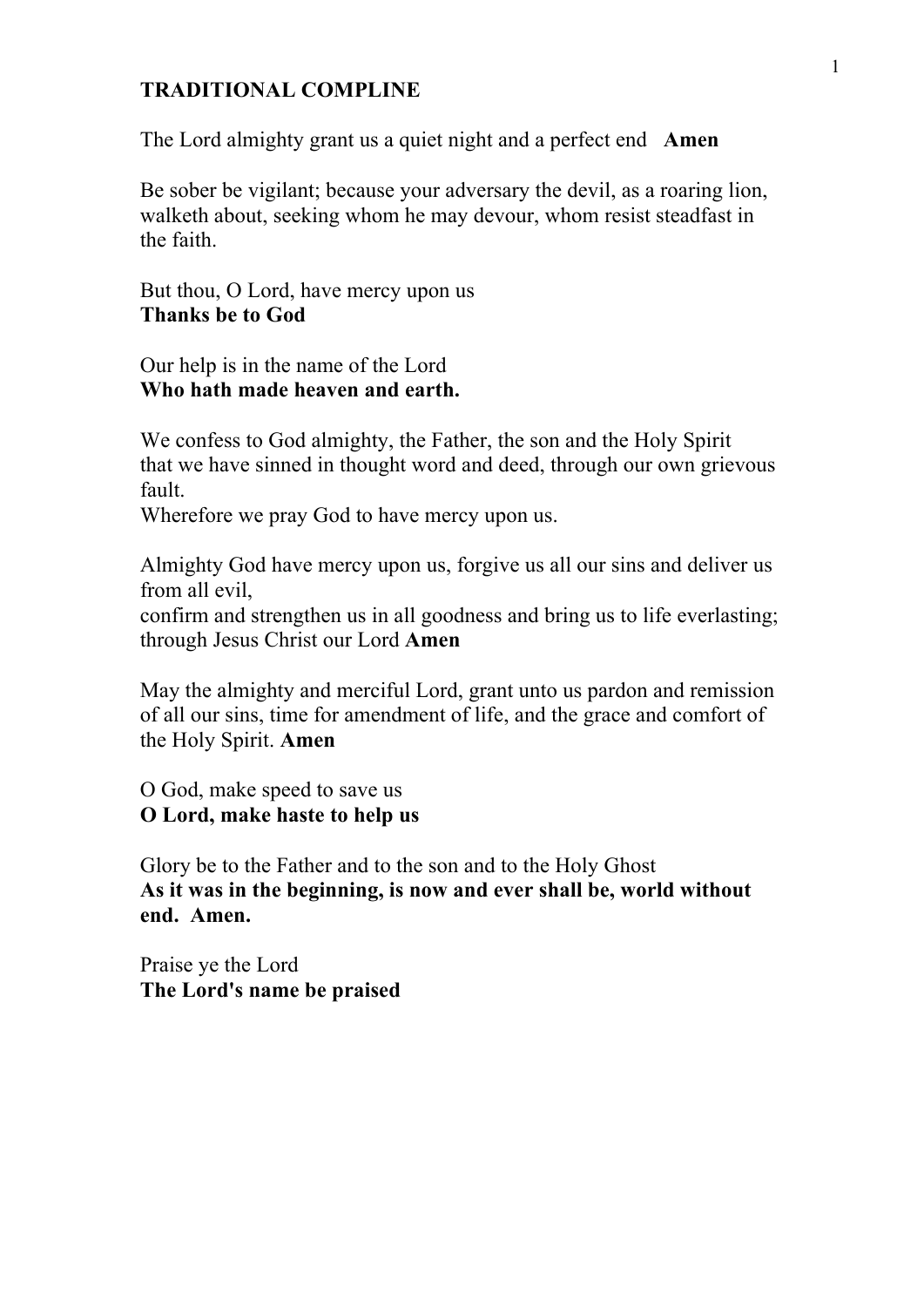Office Hymn - Said Before the ending of the day, creator of the world we pray That with thy wonted favour thou, wouldst be our guard and keeper now

From all ill dreams defend our eyes, from nightly fears and fantasies; Tread under foot our ghostly foe, that no pollution we may know.

O Father, that we ask be done, through Jesus Christ our only Son Who, with the Holy Ghost and thee, doth live and reign eternally.

The Psalm: Either Psalm 4 or Psalm 31:1-6 or Psalm 91 or Psalm 134

Passage from scripture

Thou, O lord art in the midst of us, and we are called by thy name leave us not, O lord our God.

Or

Come unto me, all ye that labour and are heavy laden, and I will give you rest. Take my yoke upon you; and learn of me; for I am meek and lowly in heart; and ye shall find rest unto your souls. For my yoke is easy, and my burden is light.

The Gospel for the day

**Thanks be to God**

Into thy hands O lord, I comment my spirit. **Into thy hands O lord, I comment my spirit**.

For thou hast redeemed me, O lord thou God of truth. **I commend my Spirit.**

Glory be to the Father, and to the Son, and to the Holy Ghost. **Into thy hands O lord, I comment my spirit.**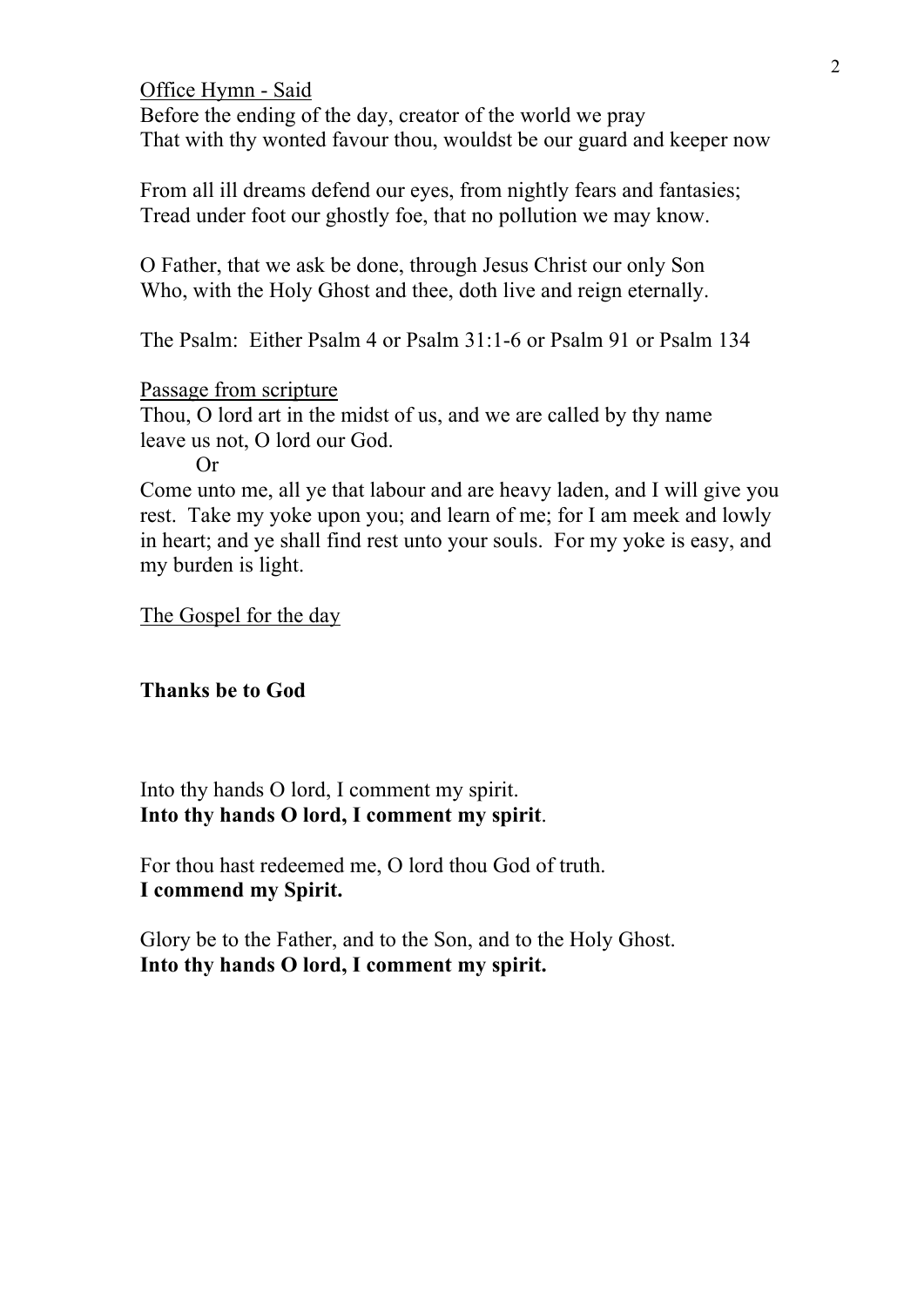# **Preserve us, O Lord, while waking, and guard us while sleeping, that awake we may watch with Christ, and asleep we may rest in peace**.

Lord now lettest thou thy servant depart in peace: according to thy word For mine eyes have seen: thy salvation

which thou hast prepared: before the face of all people.

To be a light to lighten the gentiles: and to be the glory of thy people Israel.

Glory be to the father, and to the Son: and to the Holy Ghost as it was in the beginning, is now, and ever shall be; World without end. **Amen**

**Preserve us, O Lord, while waking, and guard us while sleeping, that awake we may watch with Christ, and asleep we may rest in peace**.

**Our Father, which art in heaven, hallowed be thy name; Thy kingdom come thy will be done, on earth as it is in heaven. Give us this day our daily bread, and forgive us our trespasses, As we forgive them that trespass against us. And lead us not into temptation; but deliver us from evil Amen**

Blessed art thou, Lord God of our Fathers; **to be praised and glorified above all for ever.**

Let us bless the Father, the Son and the Holy Ghost **let us praise him and magnify him for ever**

Blessed art thou, O Lord, in the firmament of heaven. **to be praised and glorified above all for ever**.

The almighty and most merciful Lord, guard us and give us his blessing. **Amen.**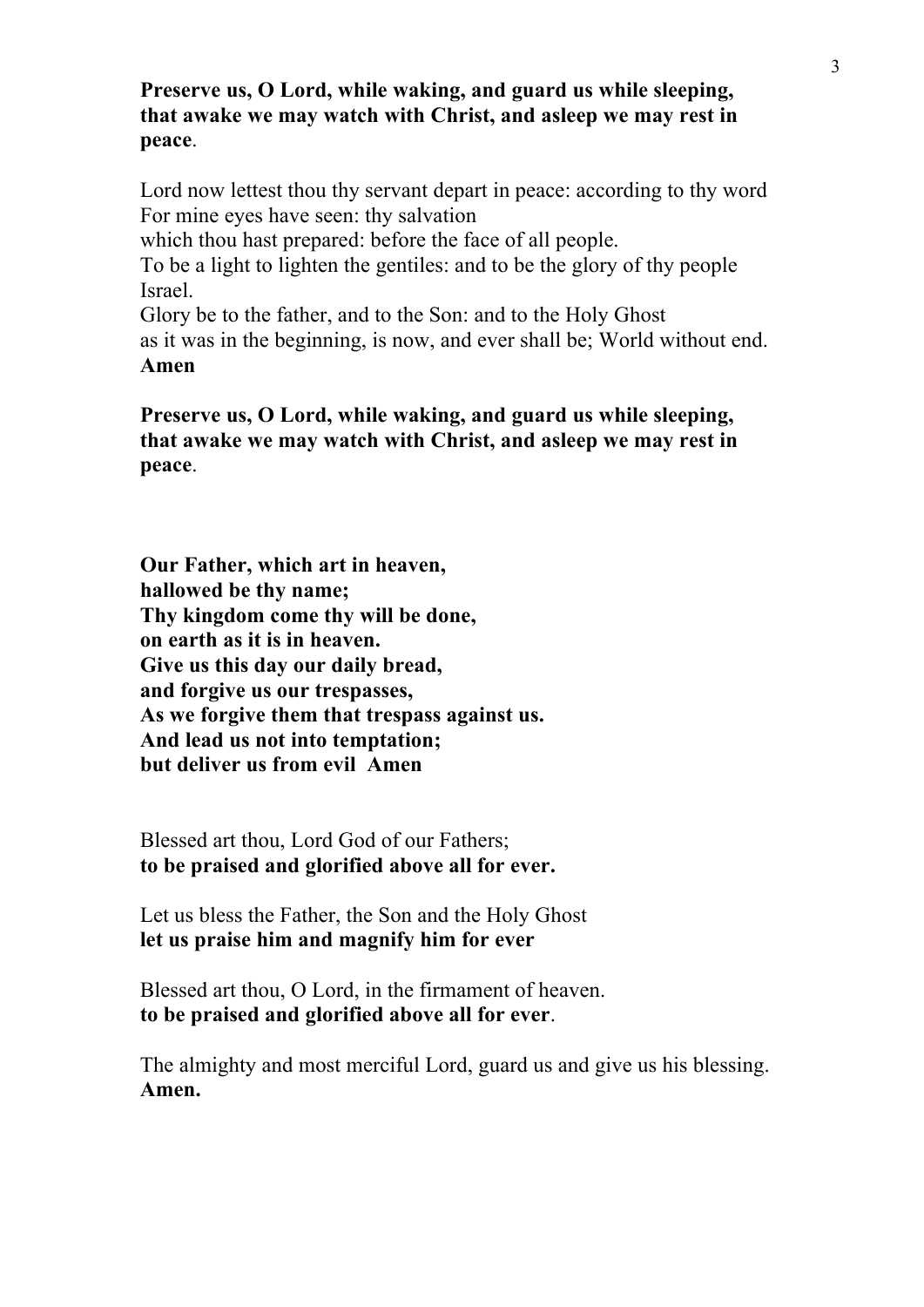# **Quiet Prayer**

Lighten our darkness; we beseech thee, O Lord; and by thy great mercy defend us from all perils and dangers of this night for the love of thy only son, our Saviour, Jesus Christ. **Amen**

We will lay us down in peace and take our rest for it is thou, Lord, only that makes us dwell in safety

Abide with us O Lord **for it is towards evening, and the day is far spent.**

As the watchmen look for the morning **so do we look for thee, O Christ**

The Lord be with you **and with thy spirit**

Let us bless the Lord **Thanks be to God**

The almighty and merciful Lord, The Father, the Son, and to the Holy Ghost bless us and preserve us. **Amen.**

#### **Preserve a time of silence for a minute before bidding goodnight.**

**\*\*\*\*\*\*\*\*\*\*\*\*\***

**Appendix : Psalms for each day and the Readings.**

## **Psalm 4 Monday**

### *Refrain:**In peace I will lie down and sleep.*

- 1 Answer me when I call, O God of my righteousness; you set me at liberty when I was in trouble; have mercy on me and hear my prayer.
- 2 How long will you nobles dishonour my glory; how long will you love vain things and seek after falsehood?
- 3 But know that the Lord has shown me his marvellous kindness; when I call upon the Lord, he will hear me.
- 4 Stand in awe, and sin not; commune with your own heart upon your bed, and be still. [*R*]
- 5 Offer the sacrifices of righteousness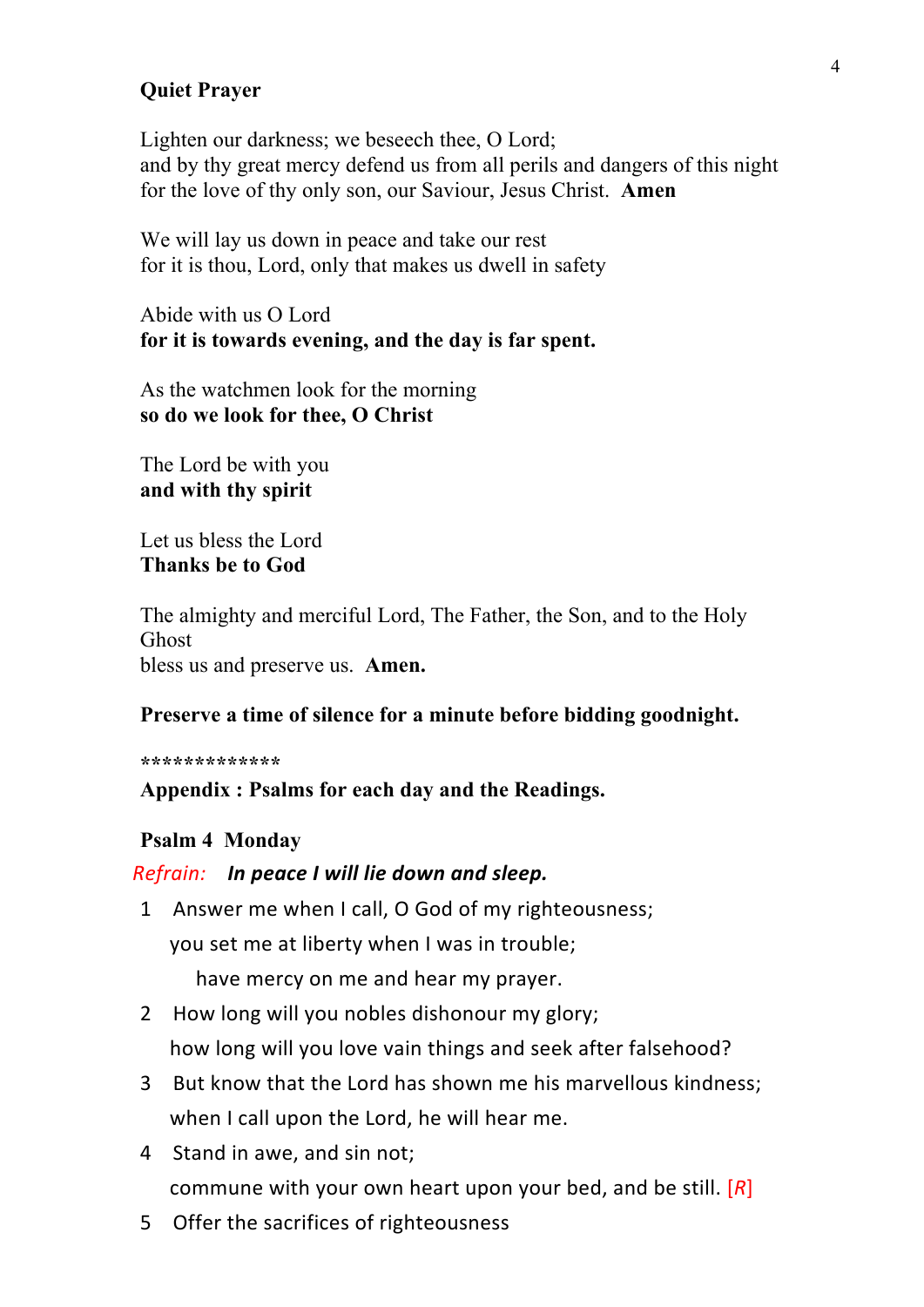and put your trust in the Lord.

- 6 There are many that say, 'Who will show us any good?' Lord, lift up the light of your countenance upon us.
- 7 You have put gladness in my heart, more than when their corn and wine and oil increase.
- 8 In peace I will lie down and sleep, for it is you Lord, only, who make me dwell in safety.

*Refrain:**In peace I will lie down and sleep.*

*Give us today, O God, a glad heart and a clear conscience, that when we come to this day's end we may rest in peace with Christ our Lord*

### *or*

*Psalm 31 Tuesday*

## *Refrain: Into your hands I commend my spirit.*

- 1 In you, O Lord, have I taken refuge; let me never be put to shame; deliver me in your righteousness.
- 2 Incline your ear to me; make haste to deliver me.
- 3 Be my strong rock, a fortress to save me, for you are my rock and my stronghold; guide me, and lead me for your name's sake.
- 4 Take me out of the net

that they have laid secretly for me, for you are my strength.

- 5 Into your hands I commend my spirit, for you have redeemed me, O Lord God of truth. [*R*]
- 6 I hate those who cling to worthless idols; I put my trust in the Lord.

*Refrain: Into your hands I commend my spirit. Lord Jesus Christ,*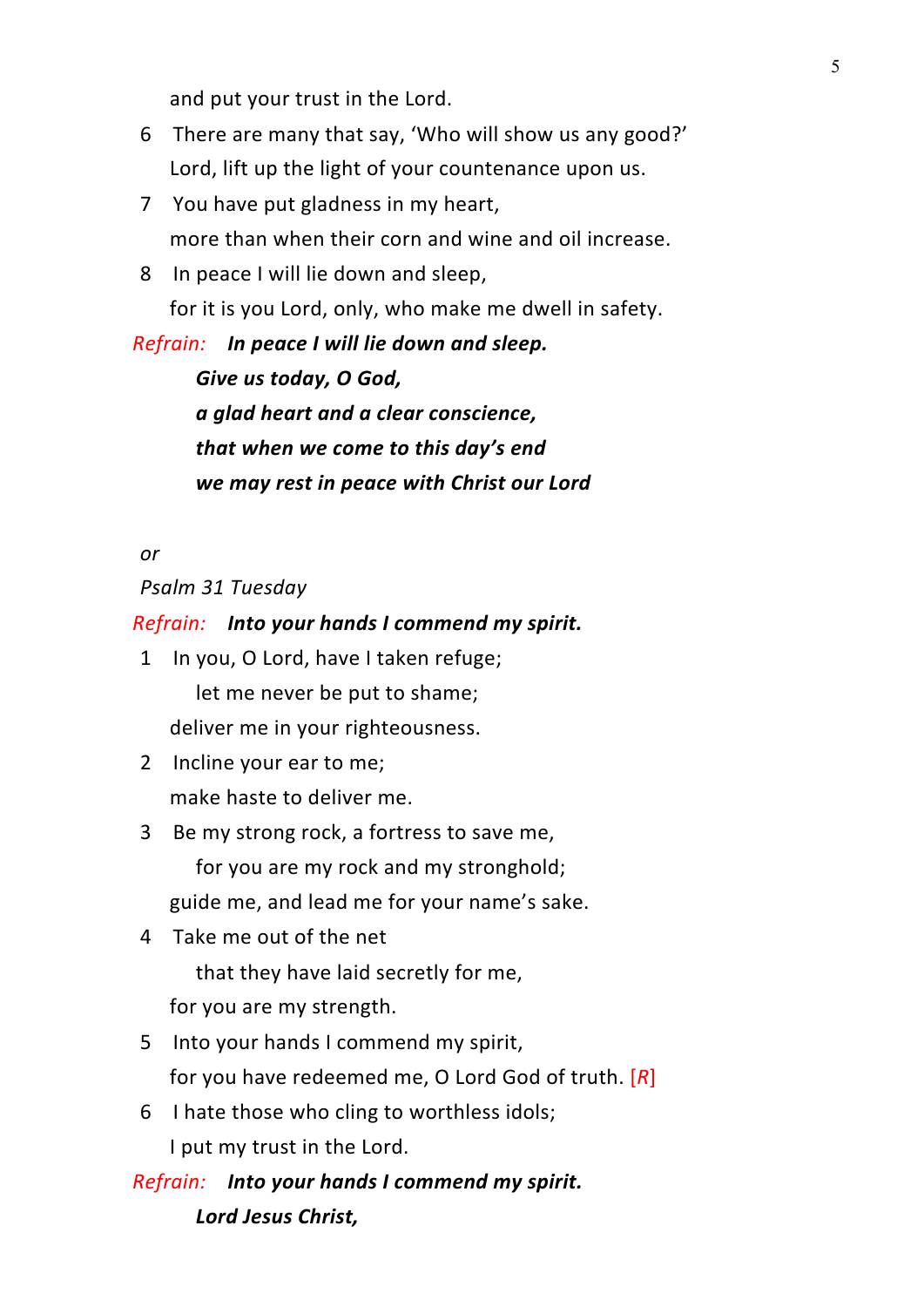*when scorn and shame besiege us and hope is veiled in grief, hold us in your wounded hands and make your face shine on us again, for you are our Lord and God.*

# Or

Psalm 91 Wednesday

- 1 Whoever dwells in the shelter of the Most High and abides under the shadow of the Almighty,
- 2 Shall say to the Lord, 'My refuge and my stronghold, my God, in whom I put my trust.'
- 3 For he shall deliver you from the snare of the fowler and from the deadly pestilence.
- 4 He shall cover you with his wings and you shall be safe under his feathers; his faithfulness shall be your shield and buckler.
- 5 You shall not be afraid of any terror by night, nor of the arrow that flies by day;
- 6 Of the pestilence that stalks in darkness, nor of the sickness that destroys at noonday.
- 7 Though a thousand fall at your side and ten thousand at your right hand, yet it shall not come near you.
- 8 Your eyes have only to behold to see the reward of the wicked.
- 9 Because you have made the Lord your refuge and the Most High your stronghold,
- 10 There shall no evil happen to you, neither shall any plague come near your tent.
- 11 For he shall give his angels charge over you, to keep you in all your ways.
- 12 They shall bear you in their hands, lest you dash your foot against a stone.